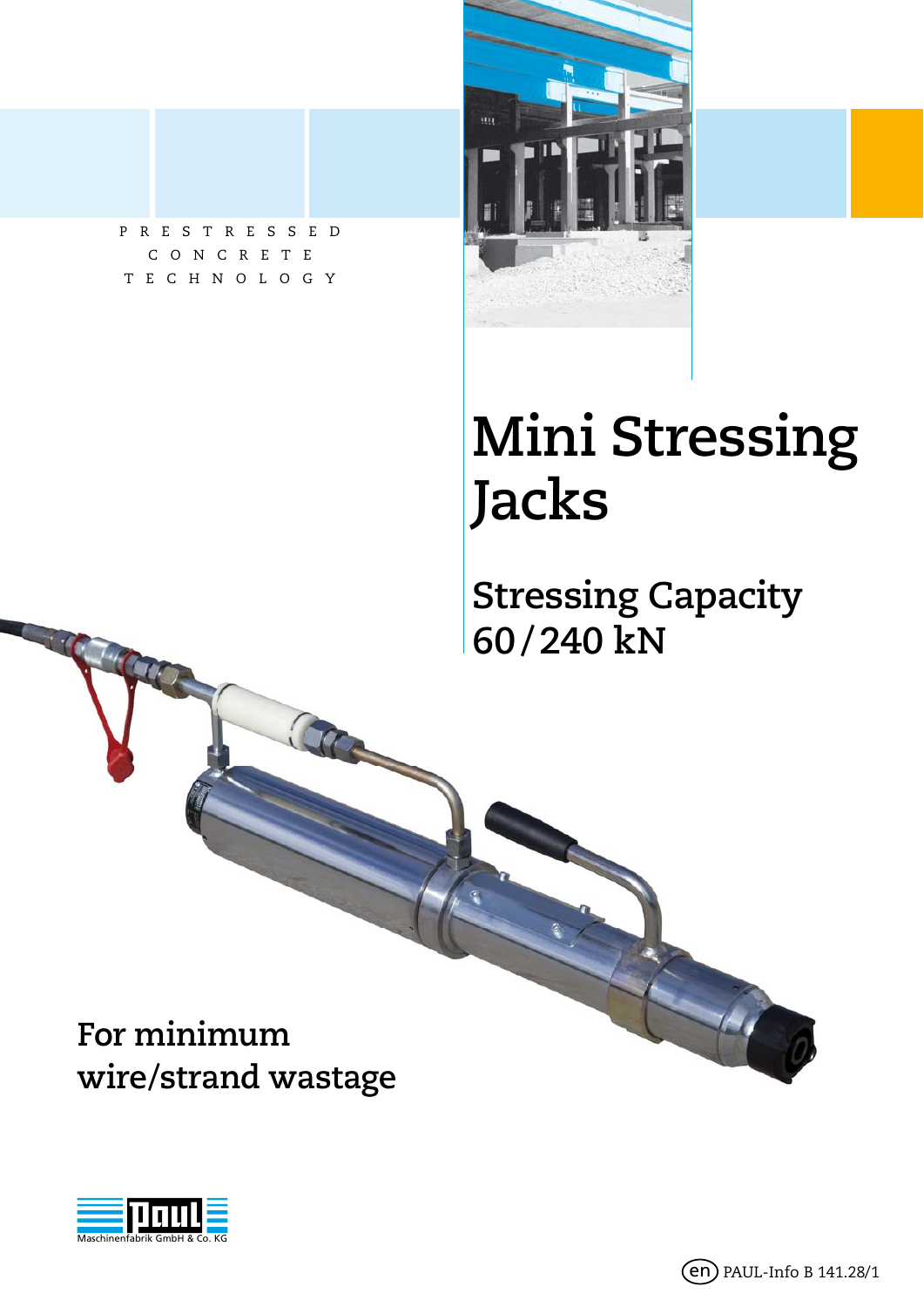## **Universal application**



**Fig. 1** 240 kN mini stressing jack, 100 mm stroke with electrical manual control 72–546.01

These 60/200 kN mini stressing jacks are designed to suit every prestressing requirement – from the smallest precast concrete unit to the largest beam. Thanks to their low weight they are particularly suitable for use at frequently changing work places, such as construction sites, for stressing multi-strand tendons and anchors, erection and stressing of silos etc.

They are less suited where short prestressing beds are provided (shorter than approx. 10 – 15 m): In these cases preference should be given to stressing jacks equipped with hydraulic wedge-seating piston to keep wedge drawing to a minimum.

This jack model requires a shorter projecting prestressing steel length for attachment than our 60/160 kN mini stressing jacks (ref. 72–026.00 and 74–033.00, brochure B 141.21/1) and is fitted with more robust clamping jaws. The 60 kN jack also has a larger center hole. The 60/200 kN mini jacks described herein are, however, somewhat longer.

## **Suitable for all PAUL pump units**

The 60/240 kN mini stressing jacks can be operated from both hand pumps and electric pumps. Generally they are used in conjunction with an electric mini pump unit (B 141.21/1), but they are suitable for connection to every PAUL pump.

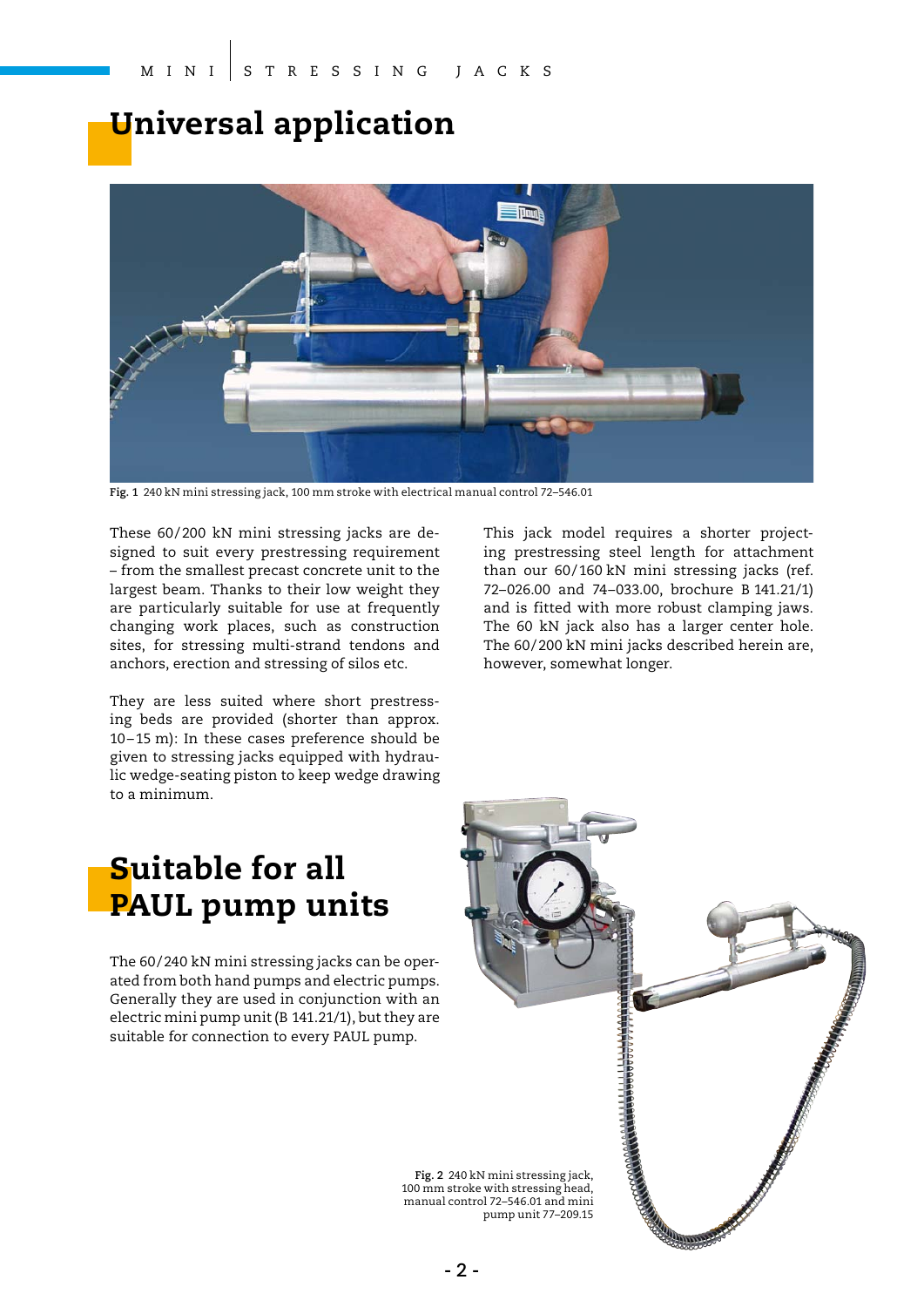

## **Easy to handle**

The mini stressing jacks are easy to operate: The stressing stroke is actuated hydraulically and the retract operation of the stressing piston, the clamping jaws and wedge-seating piston are actuated via a spring.

The clamping jaws are inserted from the front after removing the stressing head and unscrewing the threaded part. The 60 kN mini stressing jack is fitted with type 34P and 34M clamping jaws and the 240 kN jack with type 38/8.5 (before type 42P) clamping jaws (see brochure 83–601 Bl. 1).



**Fig. 3**



| Stress-<br>ing<br>jack | Stress-<br>ing<br>piston | <b>Stressing force</b><br>without friction<br>at 420/510* bar |      | <b>Theoretical stressing</b><br>speed in cm/s at pump<br>delivery l/min. |     | Stroke | Weight<br>without<br>head | Dimensions mm  |    |              |    |                |
|------------------------|--------------------------|---------------------------------------------------------------|------|--------------------------------------------------------------------------|-----|--------|---------------------------|----------------|----|--------------|----|----------------|
| kN                     | area<br>cm <sup>2</sup>  | kN                                                            | 3.0  | 5.8                                                                      | 8.4 | mm     | kg                        | $\overline{A}$ | B  | $\mathsf{C}$ | D  | Center<br>hole |
| 60                     | 16.7                     | 70.1                                                          | 3.0  | 5.8                                                                      | 8.3 | 30     | 9.5                       | 520            | 60 | 115          | 70 | 14             |
| 60                     | 16.7                     | 70.1                                                          | 3.0  | 5.8                                                                      | 8.3 | 100    | 11.5                      | 650            | 60 | 115          | 70 | 14             |
| 200                    | 47.13                    | 198                                                           | 1.06 | 2.05                                                                     | 2.9 | 100    | 19                        | 660            | 76 | 115          | 98 | 17             |
| 240                    | 47.13                    | $240.4*$                                                      | 1.06 | 2.05                                                                     | 2.9 | 100    | 19                        | 660            | 76 | 115          | 98 | 16.5           |
| 240                    | 47.13                    | $240.4*$                                                      | 1.06 | 2.05                                                                     | 2.9 | 200    | 23                        | 1015           | 76 | 115          | 98 | 16.5           |

## **Ordering Data**

| Stressing jack |               | Spare parts kit |           |  |
|----------------|---------------|-----------------|-----------|--|
| 60 kN          | Stroke 30 mm  | 72-027.01       | 72-027.02 |  |
| 60 kN          | Stroke 100 mm | 72-027.00       | 72-027.02 |  |
| 200 kN         | Stroke 100 mm | 74-036.00       | 74-036.08 |  |
| 240 kN         | Stroke 100 mm | 74-036.20       | 74-036.08 |  |
| 240 kN         | Stroke 200 mm | 74-036.10       | 74-036.08 |  |

| Clamping jaws                             |                      |                  |  |  |  |  |
|-------------------------------------------|----------------------|------------------|--|--|--|--|
| 60 kN                                     | Type 34P or Type 34M | see 83-601 Bl. 1 |  |  |  |  |
| 200 kN                                    | Type 42P             | see 83-601 Bl. 1 |  |  |  |  |
| 240 kN<br>see 83-601 Bl. 1<br>Type 38/8.5 |                      |                  |  |  |  |  |

#### **Handle**

Depending on the type of pump used, the mini jack is either equipped with a handle or a manual control valve. See Accessories for Different Connection Possibilities.